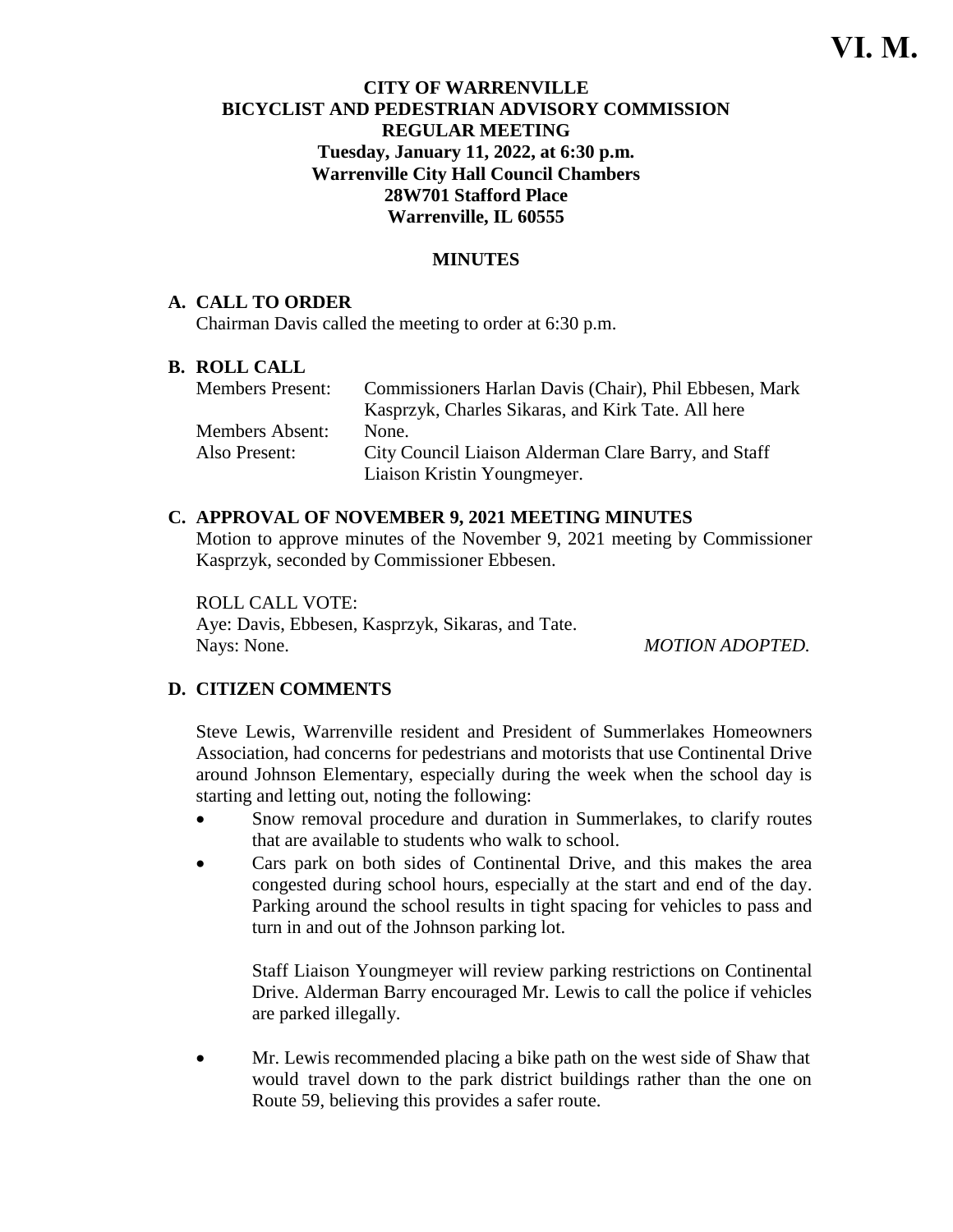Bicyclist and Pedestrian Advisory Commission Minutes for Meeting of January 11, 2022 Page 2

> Chair Davis clarified that the proposed path on Route 59 was chosen because it would support neighboring businesses.

### **E. BUSINESS OF MEETING**

1. Discussion of Planning for the 2022 Bike Rodeo

Liaison Youngmeyer and Chair Davis reviewed key points of the Bike Rodeo event, and noted the following:

> *Date*: Usually the  $3<sup>rd</sup>$  week of May (May  $21<sup>st</sup>$ ), typically in the morning between 9:00 a.m. to 12:00 p.m. Commission agreed to date. There was discussion to consider having the event end at 11:00 a.m., as in the past, this is when attendance seemed to wane.

> *Goal of Bike Rodeo*: To teach bike safety to kids. Kids can ride through the safety course and refine their safety skills. Participants are awarded with a certificate and photograph with the mayor. Other activities include a bike helmet check, bike check-up for families and kids, and ability to register a bike with the police department.

> *Location*: Agreement that alternative sites should be investigated that include those west of Route 59, and there was discussion to specifically look into Johnson Elementary, Bower Elementary, and Hubble Middle School as potential locations. It was agreed that this should be a business item to discuss for 2023. There was discussion that the site near City Hall felt small for the safety course.

> Resident Lewis noted that if interested, BPAC could have a table at the Summerlakes picnic on the third Sunday of July, to hold a mini rodeo event and distribute safety related information, and resources.

> *Budget*: Budget is \$2,200, which includes last year's amount plus a little extra for a BPAC banner to advertise for future events. Commissioner Tate suggested that the volunteer t-shirts could be used for multiple years to save money.

> *Safety Gear*: Safety gear was recommended as a giveaway item for participants, to put more focus on encouraging bike safety. Also, the cost to purchase safety equipment would likely be less expensive than a bike, and therefore more participants would be able to benefit. Items being considered for safety gear include, but are not limited to, bells, bike lights, head lights, high visibility vests, flags, first aid kits, and water bottles. Commissioner Tate noted that commissioners support getting enough giveaway items so that all participants could receive something. Chair Davis concurred and